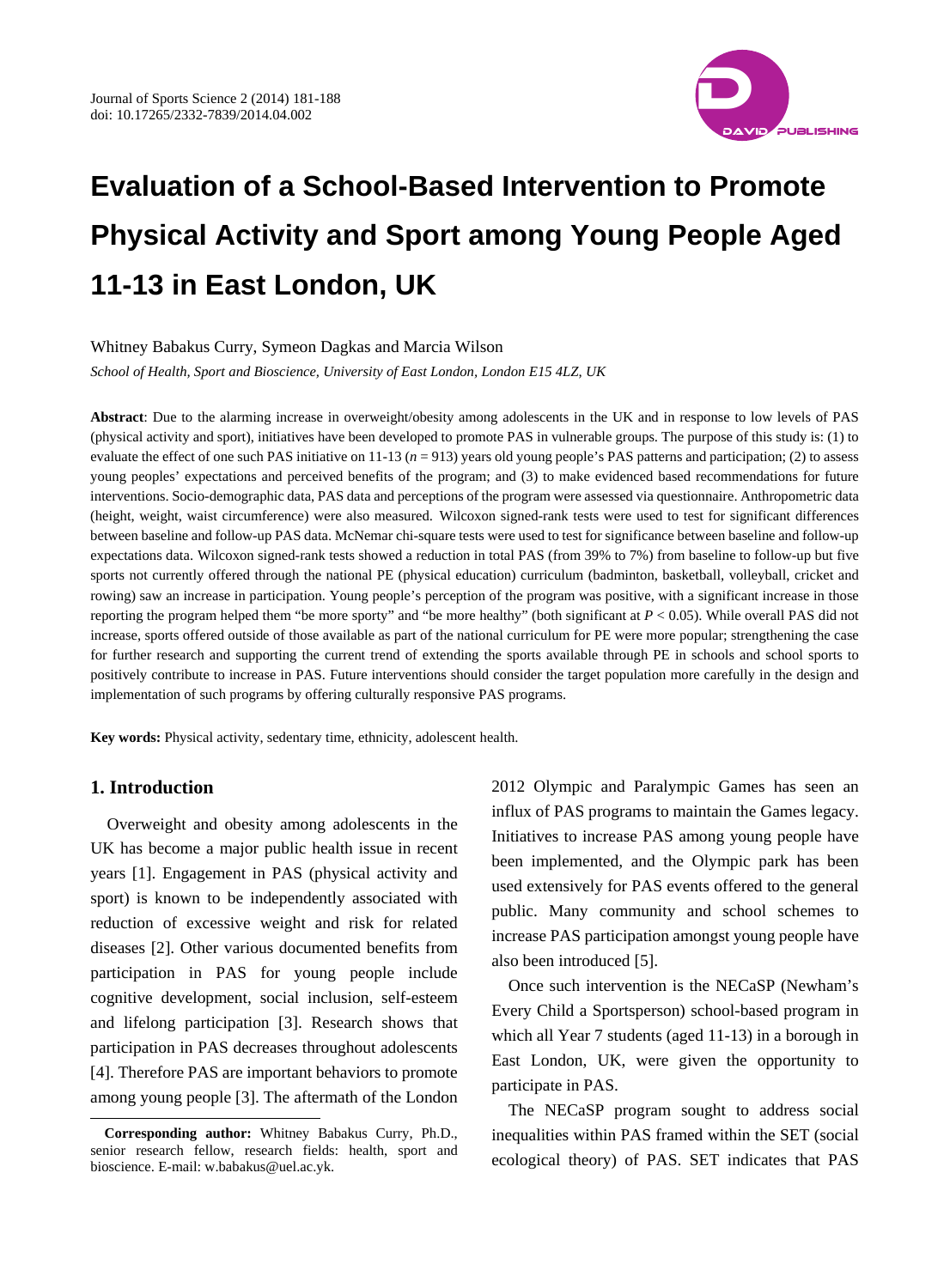behaviors and patterns are the result of complex interactions between individual characteristics (e.g., genetics, economic status, psychological factors) and the social (e.g., networks and support, families and siblings), environmental (e.g., schools, facilities, crime, safety), and policy contexts in which individuals live [6]. The NECaSP program aimed to influence the participation in PAS by providing support on each level as set out by SET: removing financial barriers by providing PAS in schools (individual), including all students in the same year group (social), providing support in schools and to community sports clubs (environmental), and altering and improving (as this study will show) PE (physical education) curriculum provision (policy). Thus, this paper provides a comprehensive evaluation of the NECaSP project framed within the SET. More specifically, the aim of the paper is to: (1) evaluate the effect of the NEcaSP project; (2) to assess young peoples' expectations and perceived benefits of the program; and (3) to make evidenced based recommendations for future interventions.

# **2. Methods**

Data presented in this paper were collected as part of an outcome evaluation of short-term effects of the NECaSP conducted in East London, UK. East London is known for its diversity and deprivation [7]. NECaSP aims to increase PAS amongst young people and enable them to adopt healthy lifestyles via sporting participation. This program provides the opportunity for schools to engage in collaboration with sports clubs, community sporting environments and curriculum that meet the needs of adolescents [8]. The program included three phases: (1) an introductory day in schools that included the opportunity for pupils to experience a range of PAS; (2) a one-day "taster" coaching session in a local leisure institution where young people were coached on five sports by coaches from local sports clubs, and (3) a school curriculum intervention during which young people had the opportunity to engage in a 6-week after school program on a sport of their

choosing (20 sports available to choose from).

## *2.1 Participants*

All secondary schools  $(n = 17)$  in East London were invited to participate in the program. Sixteen schools participated in the program at some stage. Six schools (37.5%) participated in all three stages. A convenience sample of three schools is included in this analysis. All young people aged 11-13 from these three schools were invited to participate in this study  $(n = 1,497)$ . Eligibility requirements for participation included: being enrolled in Year 7, able to physically engage in the program, and informed consent from both parents and students. A final sample of *n* = 557 at baseline and  $n = 356$  was obtained. The overall response rate was 63.91%. Ethical approval for this study was obtained from the University of East London Research Ethics Committee.

## *2.2 Measures*

Participants were invited to complete a questionnaire on socio-demographic variables, PAS participation and expectations of the program at baseline (beginning of the program) and follow-up (within one week of program completion). Anthropometric data were obtained at baseline.

2.2.1 Socio-demographic and Anthropometric Variables

Participants were invited to have anthropometric measurements taken by a trained researcher according to set protocols. These included height in mm with a Seca Leicester stadiometer, weight in kg using Seca 899 digital scale, and waist circumference in cm. BMI (body mass index) was computed (weight in kg/height in  $m<sup>2</sup>$ ) and participants classified into categories based on sex-specific and age-specific cut points as defined by the World Health Organization [9]. Categories were defined as underweight  $\leq$  (5th percentile), healthy weight (10th percentile-75th percentile), overweight  $(85th-90th$  percentile), and obese $\leq$  95th percentile) [9]. Socio-demographic information obtained via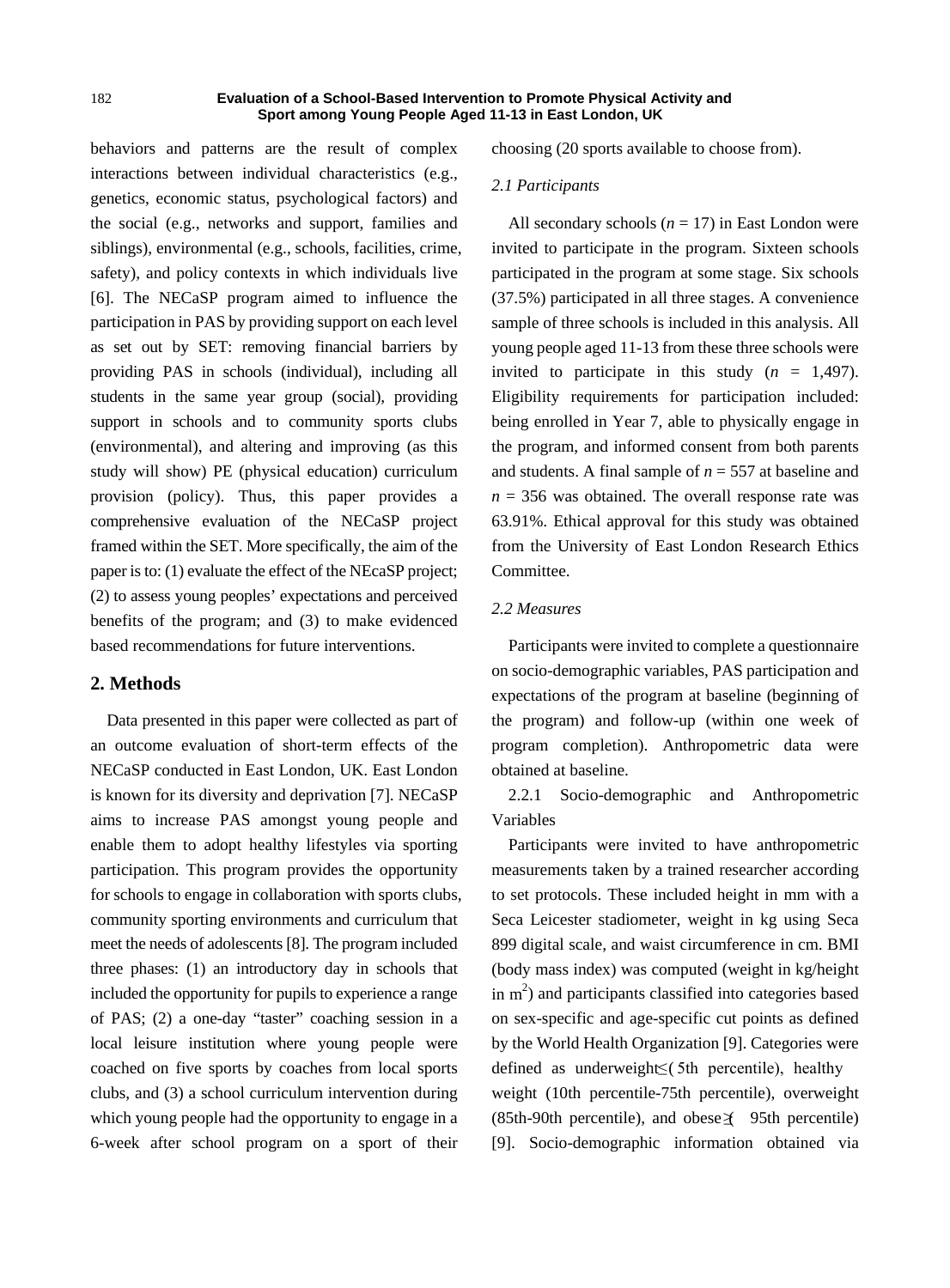questionnaire included sex, age, ethnicity, and residential postcode. Residential postcode was used to establish IMD (Index of Multiple Deprivation) scores for each participant as a measure of socio-economic status. IMD is commonly used in the UK as an indicator of socio-economic status and is a relative measure of deprivation based on seven domains of deprivation: income, employment, health and disability, education, crime, housing and services, and living environment [10].

2.2.2 Physical Activity and Sport Variables

Data on PAS participation were obtained via questionnaire. Questions were adapted from Physical Activity Questionnaire for Older Children and the Physical Activity Questionnaire for Adolescents [11]. Questions included how often participants were active during PE (physical education) classes, lunchtime, after school, evenings, weekends, and in their free time and answer choices were on a scale of 1 (none) to 5 (5 or more times in the past week). Total PAS and ST (sedentary time) during and after school were calculated as summary variables. Frequency rather than duration was assessed for PAS and ST because children at this age are known to have low reliability in recalling time spent in PAS [12]. Questions on participation in specific sports delivered by the program were included. At baseline and follow-up participants were asked to recall their activities in the past seven days. Finally, young people were asked to recall participation in sports clubs.

2.2.3 Expectations of the Program

The baseline questionnaire included questions on what participants expected to gain from the program. The follow-up questionnaire included questions on what participants felt they gained from taking part in the program and were based on the baseline questionnaire.

## *2.3 Data Analysis*

Descriptive statistics (means, standard deviations and percentages) were calculated for all variables. Data for outcome measures was ordinal therefore, nonparametric statistical tests were used to investigate data for significant differences from baseline to follow-up. Wilcoxon signed-rank tests were used to test for significant differences between baseline and follow-up PAS. McNemar chi-square tests were used to test for significance between baseline and follow-up expectations data. All statistical analyses were conducted using PASW 22.0 (Quarry Bay, Hong Kong).

# **3. Results**

## *3.1 Individual Characteristics*

Descriptive statistics can be seen in Table 1. Total sample size was  $n = 913$ ;  $n = 557$  at baseline and  $n =$ 356 at follow-up. Age, waist circumference, BMI, BMI category, sex, IMD quintile, and ethnicity were investigated for differences in the baseline sample and the sample of follow-up participants. There were no significant differences between baseline and follow-up samples for these variables, indicating that the samples were similar. Mean age was  $11.44 \pm 0.50$  and  $11.44 \pm$ 0.53, mean waist circumference was  $72.82 \pm 10.84$  and  $72.59 \pm 10.84$  and mean BMI was  $20.28 \pm 4.31$  and  $20.07 \pm 4.24$  for baseline and follow-up samples. The majority of both samples were categorized as having a healthy weight according to BMI (62.70% and 67.20% at baseline and follow-up). Nearly 10% of both samples were overweight and nearly 17% were obese. Most participants (83%) were found to be in the two most deprived IMD quintiles. The three most commonly reported ethnicities for baseline and follow-up samples were Asian Pakistani (9.70%, 11.80%), Black African (15.60%, 13.20%), and Asian Bangladeshi (22.80%, 26.10%).

# *3.2 PAS during and after School (Social and Environmental Contexts)*

39.0% met recommended levels of PAS of moderate to vigorous activity most days per week at baseline, while only 6.8% met these guidelines at follow-up. At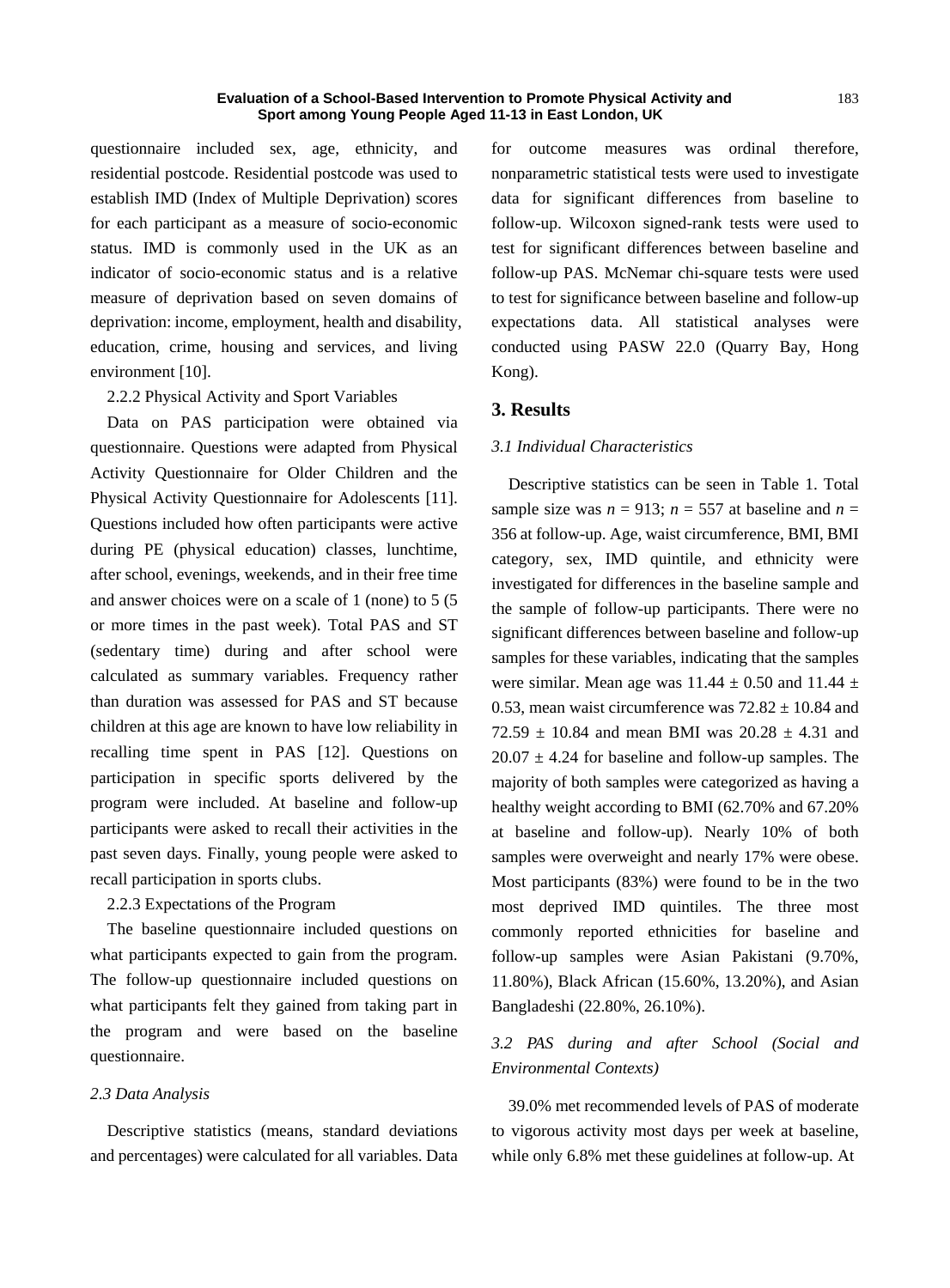|                         | Full baseline sample ( $n = 557$ ) |             | Sub-sample at follow-up ( $n = 356$ ) |             |  |
|-------------------------|------------------------------------|-------------|---------------------------------------|-------------|--|
|                         | Mean (SD)                          | % $(n)$     | Mean (SD)                             | % $(n)$     |  |
| Age                     | 11.44(0.50)                        |             | 11.44(0.53)                           |             |  |
| Waist                   | 72.82 (10.84)                      |             | 72.59 (10.84)                         |             |  |
| BMI                     | 20.28 (4.31)                       |             | 20.07 (4.24)                          |             |  |
| <b>BMI</b> category     |                                    |             |                                       |             |  |
| Underweight             |                                    | 5.70 (32)   |                                       | 6.20(22)    |  |
| Healthy weight          |                                    | 62.70 (349) |                                       | 67.20 (227) |  |
| Overweight              |                                    | 9.90(55)    |                                       | 9.50(32)    |  |
| Obese                   |                                    | 17.60 (98)  |                                       | 16.90(57)   |  |
| Sex                     |                                    |             |                                       |             |  |
| Male                    |                                    | 52.80(294)  |                                       | 54.80(200)  |  |
| Female                  |                                    | 43.30 (263) |                                       | 43.50 (155) |  |
| School                  |                                    |             |                                       |             |  |
| A                       |                                    | 32.73 (182) |                                       | 42.40 (151) |  |
| B                       |                                    | 46.52 (259) |                                       | 29.80 (106) |  |
| $\mathsf{C}$            |                                    | 20.75 (113) |                                       | 27.20 (97)  |  |
| IMD quintile            |                                    |             |                                       |             |  |
| 1(Least deprived)       |                                    | 0.20(1)     |                                       | 0.30(1)     |  |
| 2                       |                                    | 0.40(2)     |                                       | 0.60(2)     |  |
| 3                       |                                    | 0.50(3)     |                                       | 0.80(3)     |  |
| 4                       |                                    | 14.50(81)   |                                       | 12.70(45)   |  |
| 5(Most deprived)        |                                    | 83.70 (466) |                                       | 85.10 (303) |  |
| Ethnicity               |                                    |             |                                       |             |  |
| White English           |                                    | 8.40(47)    |                                       | 8.10(29)    |  |
| White British           |                                    | 0.90(5)     |                                       | 0.60(2)     |  |
| White Irish             |                                    | 0.40(2)     |                                       | 0.60(2)     |  |
| White-other             |                                    | 12.20(68)   |                                       | 10.40(37)   |  |
| Asian Indian            |                                    | 7.70(43)    |                                       | 7.90(28)    |  |
| Asian Pakistani         |                                    | 9.70(54)    |                                       | 11.80(42)   |  |
| Asian Bangladeshi       |                                    | 22.80 (127) |                                       | 26.10 (93)  |  |
| <b>Asian Chinese</b>    |                                    | 0.70(4)     |                                       | 0.30(1)     |  |
| Asian-other             |                                    | 4.30(24)    |                                       | 4.20(15)    |  |
| Mixed-Black/Asian/White |                                    | 3.60(20)    |                                       | 3.40(12)    |  |
| Mixed-other             |                                    | 2.20(12)    |                                       | 1.70(6)     |  |
| <b>Black African</b>    |                                    | 15.60(87)   |                                       | 13.20 (47)  |  |
| <b>Black Caribbean</b>  |                                    | 4.10(23)    |                                       | 4.45(16)    |  |
| Black-other             |                                    | 3.90(22)    |                                       | 3.10(11)    |  |
| Arab                    |                                    | 1.80(10)    |                                       | 2.50(9)     |  |
| Other                   |                                    | 1.60(9)     |                                       | 1.70(6)     |  |

### **Table 1 Descriptive statistics.**

baseline 5.6% of participants reported being sedentary after school while at follow-up 9.95% reported being sedentary after school. None of the participants reported were sedentary during school at baseline or follow-up.

tests indicated activity levels were significantly lower at follow-up ( $Mdn = 2.00$ ), when compared to baseline  $(Mdn = 4.00), z = -2.596, P < 0.05, r = -0.14$ . No significant differences were seen for after school total PAS, during school ST, or after school ST. PAS during PE was significantly lower at follow-up (*Mdn* = 3.00),

For total PAS during school, Wilcoxon sign-rank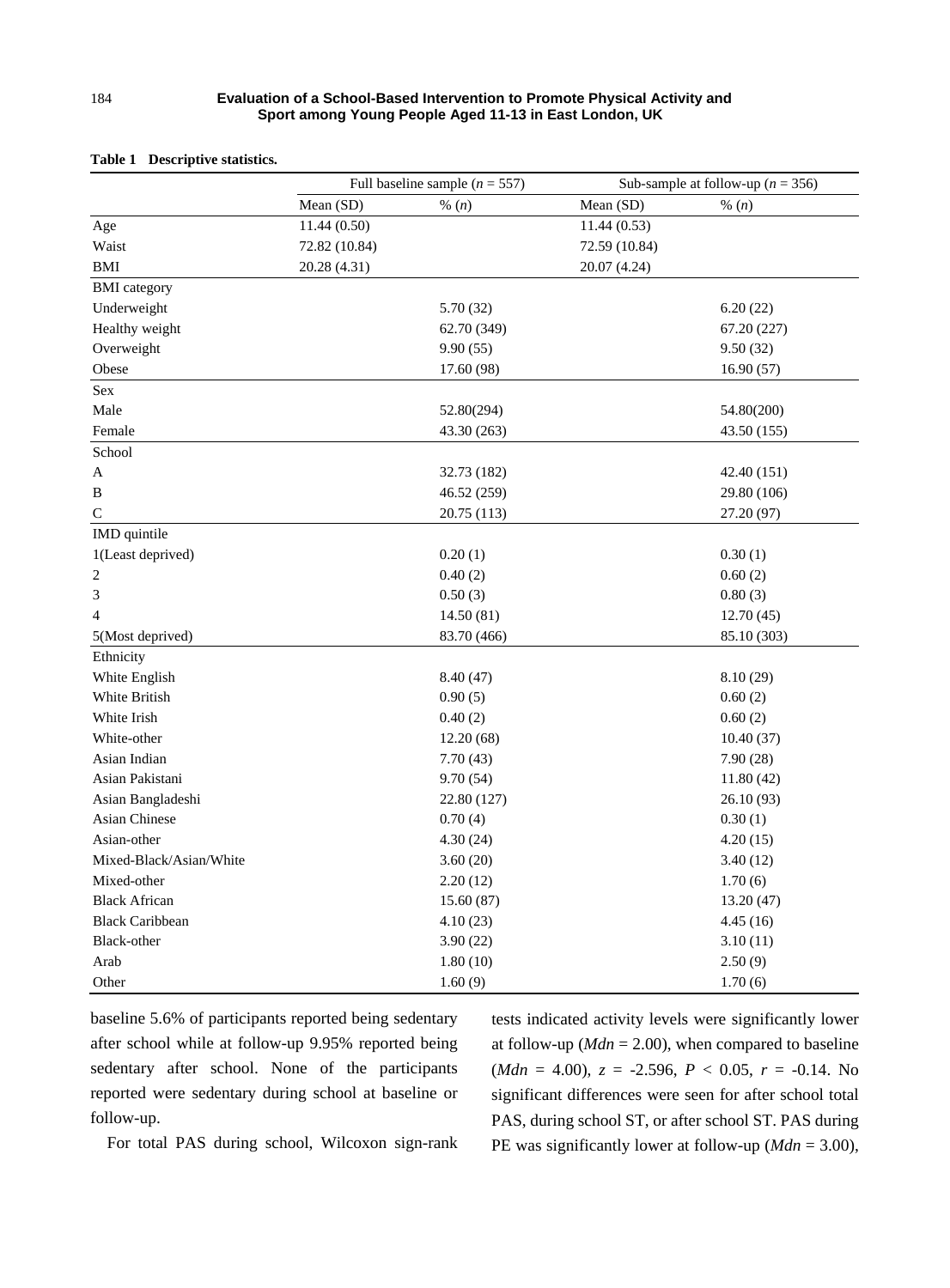compared to baseline (*Mdn* = 4.00),  $z = -3.466$ ,  $P <$ 0.05,  $r = -0.19$ . No other significant differences were seen. Investigation of PAS by day of the week revealed a significant difference in PAS levels on Sunday. At follow-up ( $Mdn = 3.00$ ) activity levels on Sunday were significantly higher than at baseline ( $Mdn = 2.00$ ),  $z =$  $-2.095$ ,  $P < 0.05$ ,  $r = -0.11$ . No other significant differences were seen for daily PAS levels.

Significant differences between baseline and follow-up data on individual sports are reported in Table 2. Five sports saw an increase in participation from baseline to follow-up. These were badminton, basketball, volleyball, cricket and rowing. Skipping, tag, jog/running, dance, ice hockey, and netball saw a reduction in participation levels from baseline to follow-up. Sports that saw no change from baseline to follow-up were walking for exercise, cycling, football, hockey, and swimming.

## *3.3 PE Provision (Policy Context)*

Table 3 summarizes McNemar chi-square tests

results for expectations of the program. For the "be more sporty" and "be more healthy" questions, tests showed a significant difference from baseline to follow-up, with follow-up percentages (38.5%, 42.4%) higher than at baseline (37.3%, 40.9%). Although none of the other choices were significantly different, the percentage of participants choosing "be more physically active", "learning about health and sport", and "spend time with friends" were higher in the follow-up compared to baseline.

A quarter of participants reported that they maintained participation in a new club or activity in the past seven days and 27.9% in the last month as a result of the program. 66.3% reported that they would maintain participation in sports clubs or activity as a result of the program. 44.6% of those who responded indicated that they will or have already joined a sports club in their community. Participants were able to write in which new sports they participated in and wanted to maintain  $(n = 108)$ . These included football  $(20.20\%)$ , basketball (11.00%), cricket (6.80%), swimming

|  |  |  | Table 2 Significant differences in sport participation from baseline to follow-up. |  |  |  |
|--|--|--|------------------------------------------------------------------------------------|--|--|--|
|--|--|--|------------------------------------------------------------------------------------|--|--|--|

| Sport      | Baseline median score | Follow up median score | z-statistic | Significance level | Effect size |
|------------|-----------------------|------------------------|-------------|--------------------|-------------|
| Badminton  |                       | $\overline{c}$         | $-3.07$     | P < 0.05           | $-0.17*$    |
| Basketball | 2                     | 3                      | $-4.42$     | P < 0.05           | $-0.24*$    |
| Volleyball |                       | 2                      | $-5.59$     | P < 0.05           | $-0.3*$     |
| Cricket    |                       | 2                      | $-2.17$     | P < 0.05           | $-0.12*$    |
| Rowing     |                       | 2                      | $-3.98$     | P < 0.05           | $-0.21*$    |
| Skipping   | 2                     |                        | $-2.69$     | P < 0.05           | $-0.14$     |
| Tag        | 2                     |                        | $-2.86$     | P < 0.05           | $-0.15$     |
| Jog/run    | 3                     | $\overline{c}$         | $-3.26$     | P < 0.05           | $-0.17$     |
| Dance      | 2                     |                        | $-3.34$     | P < 0.05           | $-0.18$     |
| Ice hockey | 2                     |                        | $-2.22$     | P < 0.05           | $-0.12$     |
| Netball    | 2                     |                        | $-3.38$     | P < 0.05           | $-0.18$     |

\*Significant increase in participation from baseline to follow-up.

**Table 3 McNemar's chi-square test for baseline and follow-up expectations of the NECaSP programme.** 

| Expectation                  | Percentage saying YES at baseline $(n)$ | Percentage saying YES at follow-up $(n)$ |
|------------------------------|-----------------------------------------|------------------------------------------|
| Be more physically active    | 52.2% (617)                             | 54.3% (176)                              |
| Learn about health and sport | 31.2% (369)                             | 33% (107)                                |
| Learn to play a sport        | 31.2% (356)                             | 30.2% (98)                               |
| Be more sporty               | $38.5\%$ (456) <sup>*</sup>             | 37.3% (121)                              |
| Be more healthy              | $42.4\%$ (502) <sup>*</sup>             | 40.9% (130)                              |
| Spend time with friends      | 19.9% (236)                             | 21.9% (71)                               |

 $*P < 0.05$ .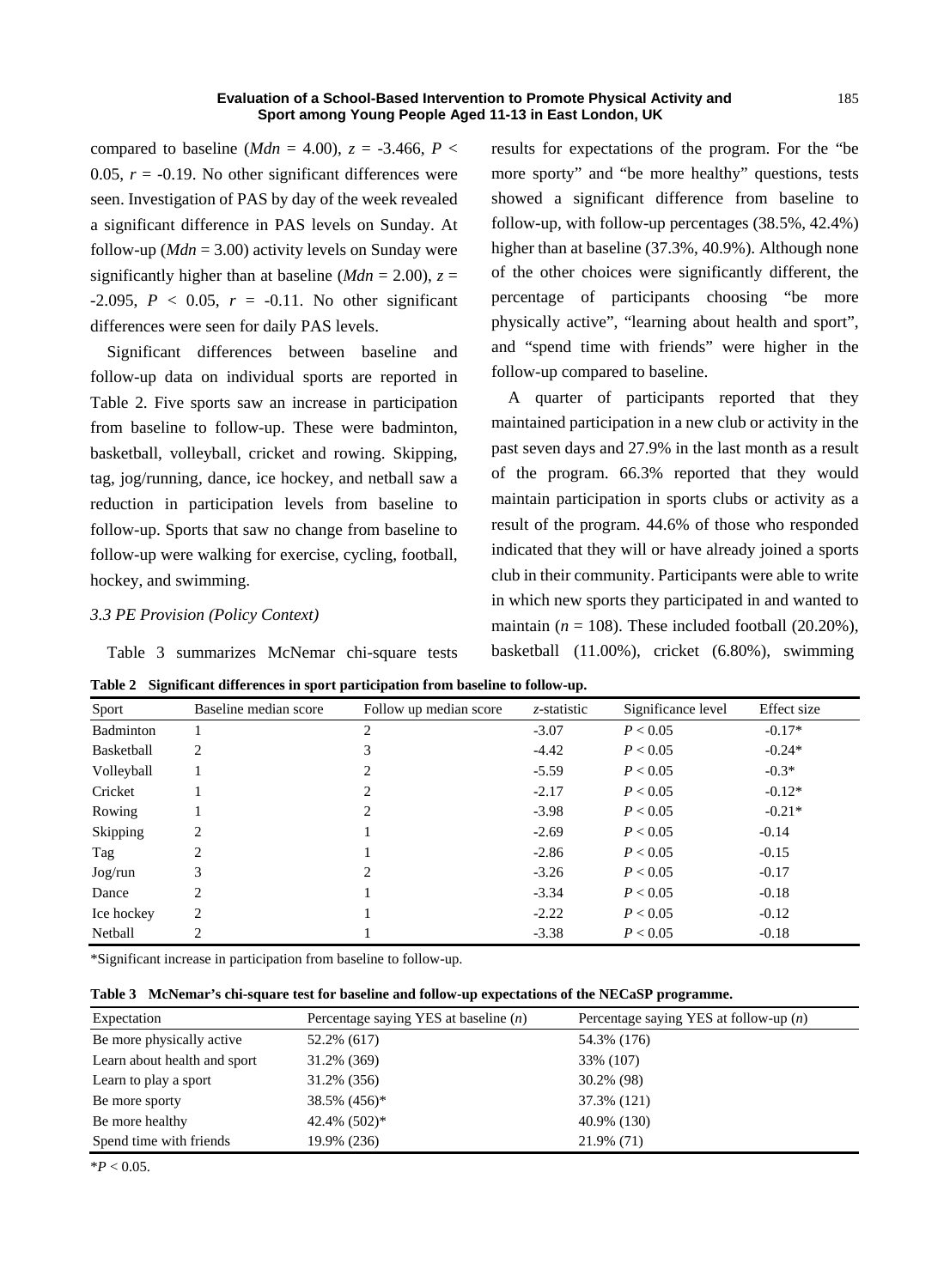(3.40%), futsal (2.90%) and rugby (2.00%) as the most commonly reported. When probed for reasons why they would maintain participation in a new sports club or activity, participants responded with answers including: being fit, being healthy, being sporty, because it is fun, and to experience new things.

7.1%  $(n = 25)$  of participants at follow-up indicated that they did not gain anything from the program. When prompted to provide further clarification why they would not engage in or maintain a new sports club or activity, the most popular answers were  $(n = 180)$ : do not want to travel (3.00%), they do not like sport  $(2.70\%)$ , too busy  $(2.30\%)$  and already do a sport (1.30%). 64.2% indicated that their school helped them to maintain participation in a sports club. When asked how the school helped, the most common answers were: offered a variety of clubs, introduced to new sports, by doing more sports during PE, by giving encouragement by making it fun, and by showing how to play a new sport. Football (5.90%), cricket (2.00%) and cheerleading (1.30%) were the sports most commonly reported by participants as new clubs that they have or will join in their communities  $(n = 102)$ .

# **4. Discussion and Conclusions**

The main findings from this evaluation indicate that the program increased sport participation among 11-13 years old for five sports (badminton, basketball, volleyball, cricket and rowing). We hypothesize several reasons for this success. Sports that saw an increase are those that are not typically on offer as part of the national curriculum syllabi for PE. Therefore, young people can increase participation in PAS if provided alternative curriculum to the ones offered, which are currently based on competitive games and skills development [3].

A high percentage of this sample (64.2%) indicated that school helped them to maintain participation in a sports club. As such, schools are an important mechanism for guidance and a key component in environmental level of the SET of PAS. Furthermore, participants who engaged in PAS after school reported higher levels of PAS than those who participated in PAS during school hours.

On the whole, analyses indicate that there was no increase in the overall PAS of participants. In fact, the data show a decrease in levels of PAS at follow-up. There are several possible explanations for this drop in PAS levels. It is likely that such a small and unrepresentative sample may not show improvements in PAS levels and may not be generalized to the Year 7 population as a whole. The timing of data collection is also an important factor. Baseline data were collected during much cooler months of the year, while followup data were collected during the much warmer (at times 30°) weather in which participants may not engage in activity because it is too hot.

Moreover, follow-up data were collected during the religious month of Ramadan. It is known that 3.1% of females in the baseline sample wore a headscarf indicating they are practicing Muslims, although a full accurate number of the total Muslims observing Ramadan during the follow-up data collection period is unavailable. It has been suggested [13] that many Muslim girls face barriers to PE and PAS participation. Research identifies areas of tension between the cultural practices of Islam and PE in schools in western contexts [14]. Participation in PAS has been seen as a distraction from higher-order pursuits in religious and familial duties [15].

## *4.1 Limitations and Strengths*

There are some limitations in this research. Firstly, these convenience samples cannot be assumed to be representative of all 11-13 year olds in East London. Data indicate that there may have been recall bias by participants who completed both baseline and follow-up questionnaires, especially for ST as few reported being sedentary after school and none during school. Caution should be used when interpreting these results as self-report methods of measuring PAS and ST are known to suffer from recall bias [16]. Recall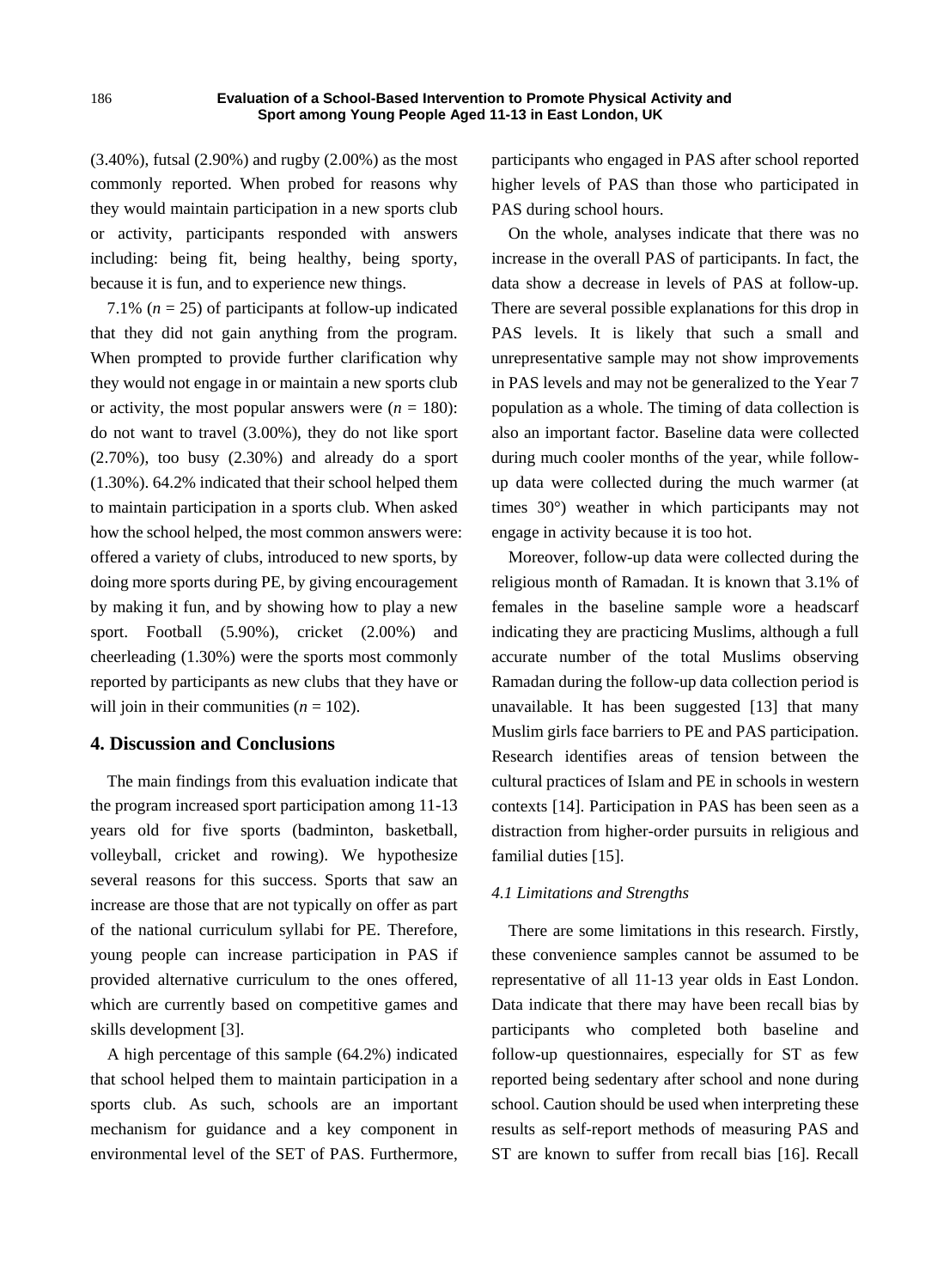bias can be avoided in the future through the use of objective measures such as pedometers or accelerometers [17].

There are also important strengths to this study. This study evaluated a PAS intervention program in a group of adolescents that can be considered "hard to reach" [14] and marginally represented in research studies. Many of the participants are from deprived backgrounds with diverse cultures, languages and ethnicities. As such, this paper provided further insights into the PAS participation of diverse young people in East London. This paper has provided valuable data on the PAS engagement of young people from ethnic minority backgrounds documenting that levels of inactivity and obesity and overweight are similar to those nationally [18]. Finally, this paper has contributed to the ongoing debate in the UK, and globally, on the effect of the London 2012 Games by providing insights on the patterns of PAS participation of young people through an informed school sport program supported by the Legacy of the Games.

# **5. Recommendations for the Future**

In summary, notwithstanding the limitations of this study, the NECaSP program was found to increase participation in sport among adolescent Year 7 students in East London. While this has not yet translated into overall increases in PAS, it is a positive result and as such warrants further investigation. It is evident that sports offered outside those available as part of the National Curriculum for PE were more popular, strengthening the case for further research and supporting the current trend of extending the sports available through PE in schools and school sports. This paper has contributed to the ongoing debate on reforming provision of PE and school sport by attending to local needs and the needs of students that live in deprived, ethnically diverse contexts. Finally, this study suggests that schools are still an appropriate vehicle for delivery of PAS interventions and should be utilized fully. Nevertheless, a more innovative

approach to curriculum development is required to meet the needs of diverse students. Future interventions should carefully consider the target population in design and implementation. Since East London is known for its superdiverse communities, more attention must be paid to how to engage superdiverse adolescents.

# **Acknowledgments**

Any views expressed in this article are those of the authors. This study was funded from a grant from activeNewham. We would like to thank the field researchers and participants for participating in this study.

## **References**

- [1] Chen, A.Y., and Escarce, J. J. 2010. "Family Structure and Childhood Obesity, Early Childhood Longitudinal Study—Kindergarten Cohort." *Preventing Chronic Disease* 7 (3): A50-8.
- [2] Goran, M. I., Reynolds, K. D., and Lindquist, C. H. 1999. "Role of Physical Activity in the Prevention of Obesity on Children." *International Journal of Obesity* 23 (Suppl. 3): S18-33.
- [3] Bailey, R., Hillman, C., Arent, S., and Petitpas, A. 2012. "Physical Activity as an Investment in Personal and Social Change: the Human Capital Model." *Journal of Physical Activity and Health* 9 (8): 1053-5.
- [4] Owen, C. G., Nightingale, C. M., Rudnicka, A. R., Sattar, N., Cook, D. G., Eklund, U., and Whincup, P. H. 2010. "Physical Activity, Obesity and Cardiometabolic Risk Factors in 9- to 10-Year-Old UK Children of White European, South Asian and Black African-Caribbean Origin: The Child Heart and Health Study in England (CHASE)." *Diabetologia* 53 (8): 1620-30.
- [5] Curry, W. B., Dagkas, S., and Wilson, M. 2014. "Levels and Patterns of Physical Activity and Sedentary Time among Superdiverse Adolescents in East London: A Cross-Sectional Study." *Ethnicity and Health* (In Review).
- [6] Halfon, N, and Hochstein, M. 2002. "Life Course Health Development: An Integrated Framework for Developing Health, Policy, and Research." *The Millbank Quarterly* 80 (3): 433-79.
- [7] Phillimore, J. 2013. "Housing, Home and Neighbourhood Renewal in the Era of Superdiversity: Some Lessons from the West Midlands." *Housing Studies* 28 (5): 1-22.
- [8] activeNewham. 2014. *Newham's Every Child a Sports Person: Give Sports a Go.* London, UK.